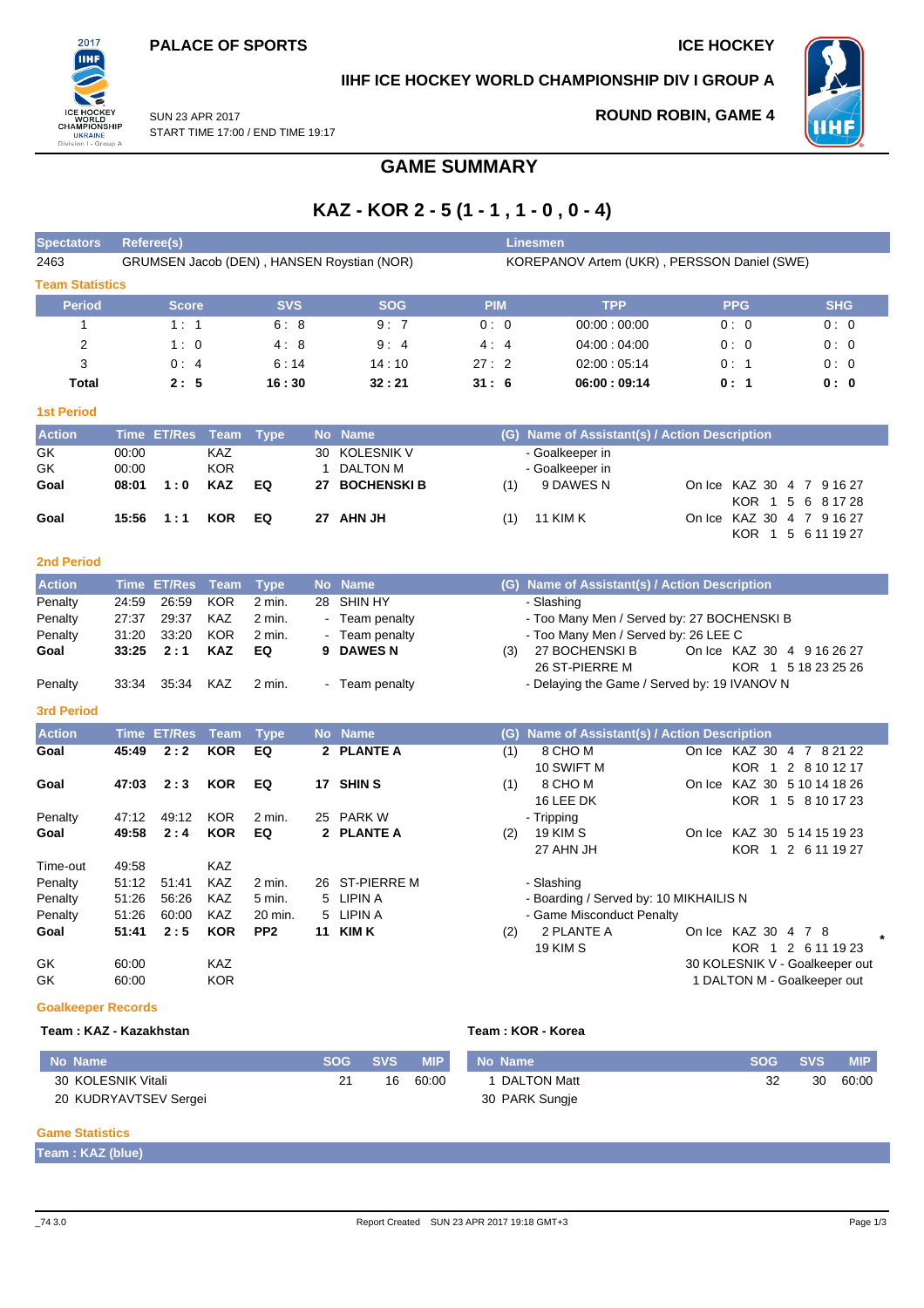#### **PALACE OF SPORTS ICE HOCKEY**



#### **IIHF ICE HOCKEY WORLD CHAMPIONSHIP DIV I GROUP A**



SUN 23 APR 2017 START TIME 17:00 / END TIME 19:17

#### **ROUND ROBIN, GAME 4**

|                 | Head Coach: ZANKOVETS Eduard |          |          |                |                |                |                |          |        |                |                | Shots on Goal  |                |             |
|-----------------|------------------------------|----------|----------|----------------|----------------|----------------|----------------|----------|--------|----------------|----------------|----------------|----------------|-------------|
| <b>No Pos</b>   | <b>Name</b>                  | G.       | A        | P              | <b>PIM</b>     | $FO+$          | FO-            | $FO+/-$  | FO%    |                | $\overline{2}$ | <b>OT</b><br>3 | <b>TS</b>      | $+/-$       |
| $4\overline{D}$ | DALLMAN Kevin +A             | 0        | 0        | 0              | 0              | 0              | 0              | 0        | 0.00   | $\overline{2}$ | 2              | 4              | 8              | 0           |
| 7 D             | SEMYONOV Maxim +A            |          | 0        | 0              | $\Omega$       | 0              | $\Omega$       | 0        | 0.00   | 1              | 0              |                | 2              | $-1$        |
| F<br>9          | <b>DAWES Nigel</b>           |          |          | 2              | 0              | $\Omega$       | $\Omega$       | $\Omega$ | 0.00   | 0              | 3              |                | 4              | $+1$        |
| 16 F            | <b>BOYD Dustin</b>           |          | 0        | $\Omega$       | $\Omega$       | 15             | 3              | 12       | 83.33  | 1              | $\Omega$       |                | 2              | $+1$        |
| 27 F            | BOCHENSKI Brandon +C (BP)    |          |          | $\overline{2}$ | $\Omega$       | $\overline{2}$ | $\overline{2}$ | $\Omega$ | 50.00  | $\mathbf{1}$   | 0              |                | $\overline{2}$ | $+1$        |
| 2 D             | SAVCHENKO Roman              | 0        | 0        | 0              | 0              | 0              | 0              | 0        | 0.00   |                |                | 3              | 5              | $\mathbf 0$ |
| 10 F            | <b>MIKHAILIS Nikita</b>      | $\Omega$ | $\Omega$ | $\mathbf 0$    | $\mathbf 0$    | $\Omega$       | $\mathbf 0$    | $\Omega$ | 0.00   | $\mathbf{1}$   | $\Omega$       | O              |                | $-1$        |
| 18 F            | PUSHKARYOV Konstantin        | 0        | 0        | $\Omega$       | 0              |                | $\Omega$       | 1        | 100.00 | 0              | $\Omega$       |                |                | $-1$        |
| 24 D            | <b>STEPANOV Dmitri</b>       | 0        | 0        | 0              | 0              | 0              | $\mathbf 0$    | 0        | 0.00   | 0              | 0              |                |                | 0           |
| 26 F            | <b>ST-PIERRE Martin</b>      | $\Omega$ |          | 1              | $\overline{2}$ | 9              | 4              | 5        | 69.23  | 0              |                | $\Omega$       |                | 0           |
| 5 D             | <b>LIPIN Alexander</b>       | 0        | 0        | 0              | 25             | 0              | $\mathbf 0$    | 0        | 0.00   | 0              |                | 0              |                | $-2$        |
| 6<br>D          | POLOKHOV Kirill              | $\Omega$ | $\Omega$ | $\Omega$       | $\Omega$       | $\Omega$       | $\Omega$       | $\Omega$ | 0.00   | $\mathbf{1}$   | $\Omega$       | $\Omega$       |                | $\mathbf 0$ |
| 8 F             | SAGADEYEV Anton              | 0        | 0        | 0              | 0              |                | 4              | 3        | 63.64  | 0              | 0              | 0              | 0              | $-1$        |
| 21 F            | MARKELOV Vladimir            | 0        | $\Omega$ | 0              | 0              | 0              | 0              | 0        | 0.00   | $\mathbf{1}$   | $\Omega$       | 0              |                | $-1$        |
| 22 F            | STARCHENKO Roman             | 0        | $\Omega$ | $\Omega$       | $\Omega$       |                | $\overline{2}$ | $-1$     | 33.33  | 0              | $\Omega$       | $\Omega$       | $\Omega$       | $-1$        |
| 14 D            | <b>LAKIZA Artemi</b>         | 0        | 0        | 0              | 0              | 0              | $\mathbf 0$    | 0        | 0.00   | 0              |                | 0              |                | $-2$        |
| 15 F            | KHUDYAKOV Maxim              | 0        | 0        | $\mathbf 0$    | 0              |                | $\mathbf 0$    |          | 100.00 | 0              | 0              | 0              | 0              | $-1$        |
| 19 F            | <b>IVANOV Nikita</b>         | 0        | $\Omega$ | $\mathbf 0$    | $\mathbf 0$    | 0              | 0              | 0        | 0.00   | 0              | $\mathbf 0$    |                |                | $-1$        |
| 23 F            | <b>KUCHIN Ivan</b>           | 0        | 0        | $\Omega$       | 0              | 6              | $\overline{2}$ | 4        | 75.00  | 0              | $\Omega$       | 0              | 0              | $-1$        |
| 20 GK           | KUDRYAVTSEV Sergei           | $\Omega$ | 0        | 0              | 0              |                |                |          |        | 0              | $\Omega$       | $\Omega$       | $\Omega$       |             |
| 30 GK           | <b>KOLESNIK Vitali</b>       | 0        | $\Omega$ | $\mathbf 0$    | $\Omega$       |                |                |          |        | $\Omega$       | $\Omega$       | $\Omega$       | $\Omega$       |             |
| <b>Total</b>    |                              | 2        | 3        | 5              | 27             | 42             | 17             | 25       | 71.19  | 9              | 9              | 14             | 32             |             |

## **Team : KOR (white)**

| $\mu$ really . Non (writte) |                      |   |                |                |            |             |             |         |        |   |                |                      |                        |                        |
|-----------------------------|----------------------|---|----------------|----------------|------------|-------------|-------------|---------|--------|---|----------------|----------------------|------------------------|------------------------|
|                             | Head Coach: PAEK Jim |   |                |                |            |             |             |         |        |   |                | <b>Shots on Goal</b> |                        |                        |
| <b>No Pos</b>               | <b>Name</b>          | G | A              | P              | <b>PIM</b> | $FO+$       | FO-         | $FO+/-$ | FO%    | 1 | $\overline{2}$ | 3 <sup>2</sup>       | <b>OT</b><br><b>TS</b> | $+/-$                  |
| 5 D                         | YOUNG Bryan William  | 0 | $\Omega$       | 0              | 0          | 0           | 0           | 0       | 0.00   | 0 | 0              | 0                    |                        | $\mathbf 0$<br>0       |
| D<br>6                      | KIM Wonjun           | 0 | 0              | 0              | 0          | 0           | 0           | 0       | 0.00   | 0 |                | 0                    |                        | $+1$                   |
| $\mathsf{F}$<br>11          | KIM Kisung           |   |                | 2              | 0          | 3           | 14          | $-11$   | 17.65  | 0 | $\mathbf 0$    |                      |                        | $+2$                   |
| 19 F                        | <b>KIM Sangwook</b>  | 0 | $\overline{2}$ | 2              | 0          | 1           | 0           | 1       | 100.00 | 0 | $\mathbf 0$    |                      |                        | $+2$                   |
| 27 F                        | AHN Jin Hui          |   | 1              | 2              | $\Omega$   | $\mathbf 0$ | $\Omega$    | 0       | 0.00   | 1 | 1              | $\Omega$             |                        | $+2$<br>2              |
| 8 F                         | CHO Minho +A         | 0 | 2              | $\overline{2}$ | 0          | 3           | 6           | $-3$    | 33.33  | 0 | 0              | 0                    |                        | 0<br>$+1$              |
| 16 D                        | LEE Don Ku +A        | 0 |                |                | 0          | $\mathbf 0$ | $\mathbf 0$ | 0       | 0.00   | 0 | $\mathbf 0$    |                      |                        | $\mathbf 0$            |
| 17 F                        | SHIN Sanghoon        |   | 0              |                | 0          | 0           |             | $-1$    | 0.00   | 0 |                |                      |                        | $\overline{2}$<br>$+1$ |
| 23 D                        | <b>REGAN Eric</b>    | 0 | 0              | 0              | 0          | $\pmb{0}$   | $\mathbf 0$ | 0       | 0.00   | 4 | 0              | 2                    |                        | 6<br>0                 |
| 28 F                        | SHIN Hyung Yun       | 0 | 0              | $\mathbf 0$    | 2          | $\mathbf 0$ | $\mathbf 0$ | 0       | 0.00   | 0 | $\mathbf 0$    | 0                    |                        | $-1$<br>0              |
| 2 D                         | PLANTE Alex (BP)     | 2 |                | 3              | 0          | 0           | $\mathbf 0$ | 0       | 0.00   | 0 | 0              | 2                    |                        | $+2$<br>2              |
| 3 D                         | SEO Yeongjun         | 0 | 0              | $\mathbf 0$    | 0          | 0           | $\mathbf 0$ | 0       | 0.00   | 0 | $\mathbf 0$    |                      |                        | $\mathbf 0$            |
| 10 F                        | <b>SWIFT Michael</b> | 0 |                |                | 0          | 4           |             | 3       | 80.00  | 0 | $\mathbf 0$    |                      |                        | $+2$                   |
| 13 F                        | LEE Young Jun        | 0 | 0              | 0              | 0          | 2           | 6           | $-4$    | 25.00  | 0 | $\mathbf 0$    | 0                    |                        | $\pmb{0}$<br>0         |
| 18 F                        | KIM Won Jung         | 0 | 0              | $\mathbf 0$    | 0          | $\mathbf 0$ |             | $-1$    | 0.00   | 0 | $\mathbf 0$    | 0                    |                        | $-1$<br>0              |
| 12 D                        | OH Hyonho            | 0 | 0              | 0              | 0          | 0           | 0           | 0       | 0.00   | 0 | 0              | 0                    |                        | $+1$<br>0              |
| 15 F                        | SIN Sangwoo          | 0 | 0              | 0              | 0          | 0           | 0           | 0       | 0.00   | 1 | 0              | 0                    |                        | $\mathbf 0$            |
| F<br>21                     | PARK Jin Kyu         | 0 | 0              | $\mathbf 0$    | 0          | 0           | $\mathbf 0$ | 0       | 0.00   | 0 | $\mathbf 0$    | 0                    |                        | 0<br>0                 |
| 25 F                        | PARK Woosang +C      | 0 | 0              | $\mathbf 0$    | 2          | 4           | 12          | -8      | 25.00  | 1 | 1              | 0                    |                        | 2<br>$-1$              |
| 26 F                        | LEE Chonghyun        | 0 | $\mathbf 0$    | $\mathbf 0$    | 0          | 0           | 1           | $-1$    | 0.00   | 0 | $\mathbf 0$    | 0                    |                        | $-1$<br>0              |
| 1 GK                        | <b>DALTON Matt</b>   | 0 | 0              | 0              | 0          |             |             |         |        | 0 | 0              | 0                    |                        | 0                      |
| 30 GK                       | PARK Sungje          | 0 | 0              | $\mathbf 0$    | 0          |             |             |         |        | ი | 0              | 0                    |                        | 0                      |
| Total                       |                      | 5 | 9              | 14             | 4          | 17          | 42          | $-25$   | 28.81  | 7 | 4              | 10                   | 21                     |                        |